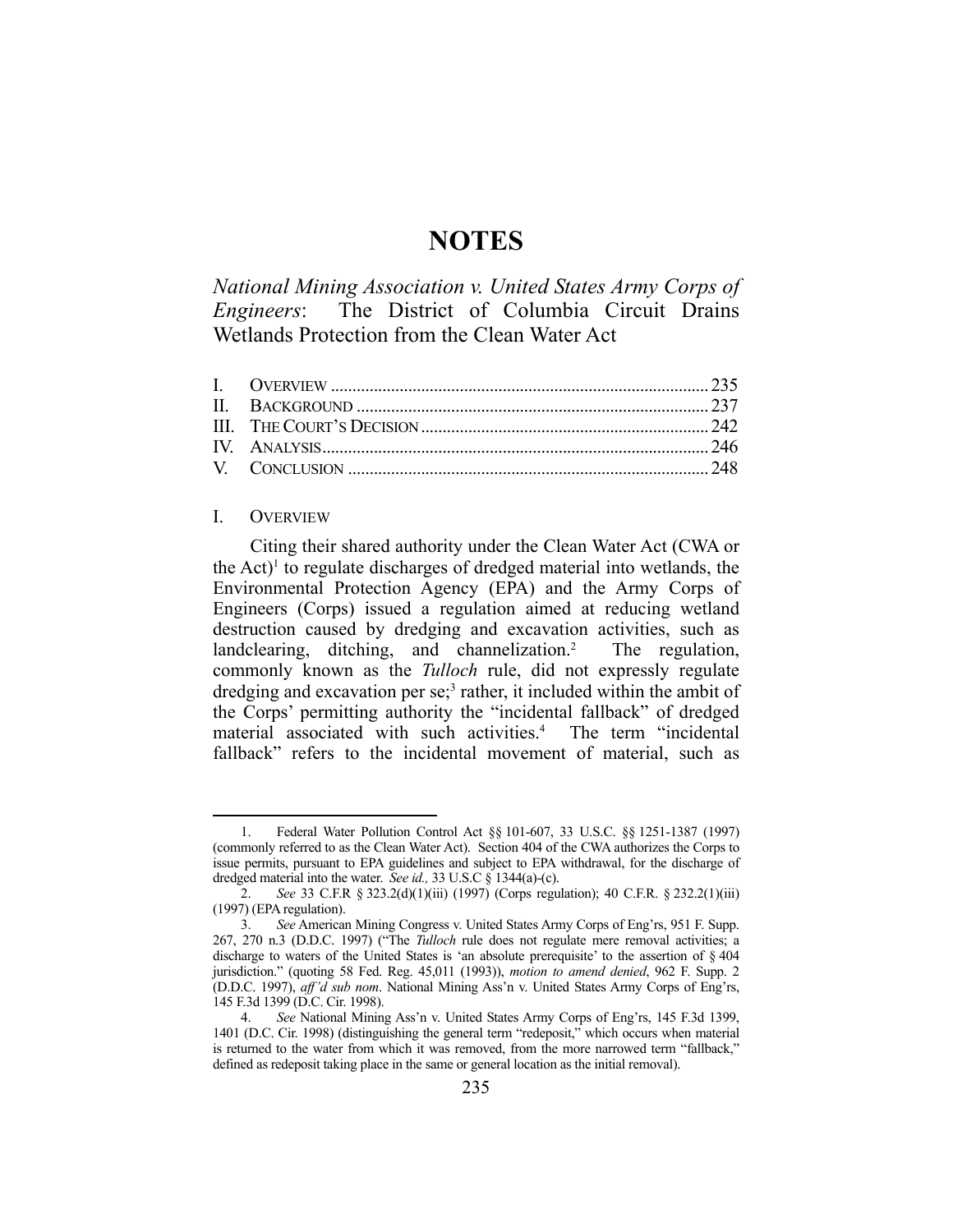sediment, during removal activities and the subsequent redeposit of the material in the same or general location as the initial disturbance.<sup>5</sup>

 The plaintiffs, a mining organization and other trade associations, filed suit in the United States District Court for the District of Columbia claiming that the *Tulloch* rule was facially invalid.6 The plaintiffs argued that by allowing the EPA and the Corps (the agencies) to regulate incidental fallback, which is inherent in dredging and excavation,<sup>7</sup> the rule thereby provided for federal regulation of removal activities under the CWA, contrary to the language and intent of the Act.<sup>8</sup> According to the plaintiffs, Congress intended, in enacting the CWA, to regulate only disposal activities, and limited the agencies' wetland jurisdiction to the addition or introduction of dredged material into wetlands.<sup>9</sup>

 The district court granted the plaintiffs' motion for summary judgment, holding that the *Tulloch* rule exceeded the authority delegated to the agencies under the CWA.<sup>10</sup> The court invalidated the rule and set it aside, thereby prohibiting the nationwide application or enforcement of the rule by either the Corps or the EPA.11 The District of Columbia Circuit Court of Appeals affirmed the district court's decision, reasoning that incidental fallback represented a net withdrawal of dredged material, whereas the agencies were only delegated authority to regulate the addition of such material into the water.<sup>12</sup> The court also determined that a nationwide injunction was a proper remedy given both the broad discretion that a district court enjoys in granting injunctive relief and the need to avoid repetitious litigation of the issue.13 *National Mining Association v. United States Army Corps of Engineers*, 145 F.3d 1399 (D.C. Cir. 1998).

 <sup>5.</sup> *See id.* at 1403.

 <sup>6.</sup> *See id.* at 1401.

 <sup>7.</sup> *See id.* at 1403 (Incidental "fallback is a practically inescapable by-product of all [removal] activities.").

 <sup>8.</sup> *See American Mining Congress*, 951 F. Supp. at 270-71. Plaintiffs challenged the *Tulloch* rule on four grounds; however, because the district court granted summary judgment to the plaintiffs on the ground that the rule was inconsistent with the language and intent of the CWA, the court did not address the plaintiffs' three remaining claims. *See id.* at 270.

 <sup>9.</sup> *See id.* at 271, 272; *National Mining Ass'n*, 145 F.3d at 1403.

 <sup>10.</sup> *See American Mining Congress*, 951 F. Supp. at 278.

See id.

 <sup>12.</sup> *See National Mining Ass'n*, 145 F.3d 1404.

 <sup>13.</sup> *See id.* at 1408-10.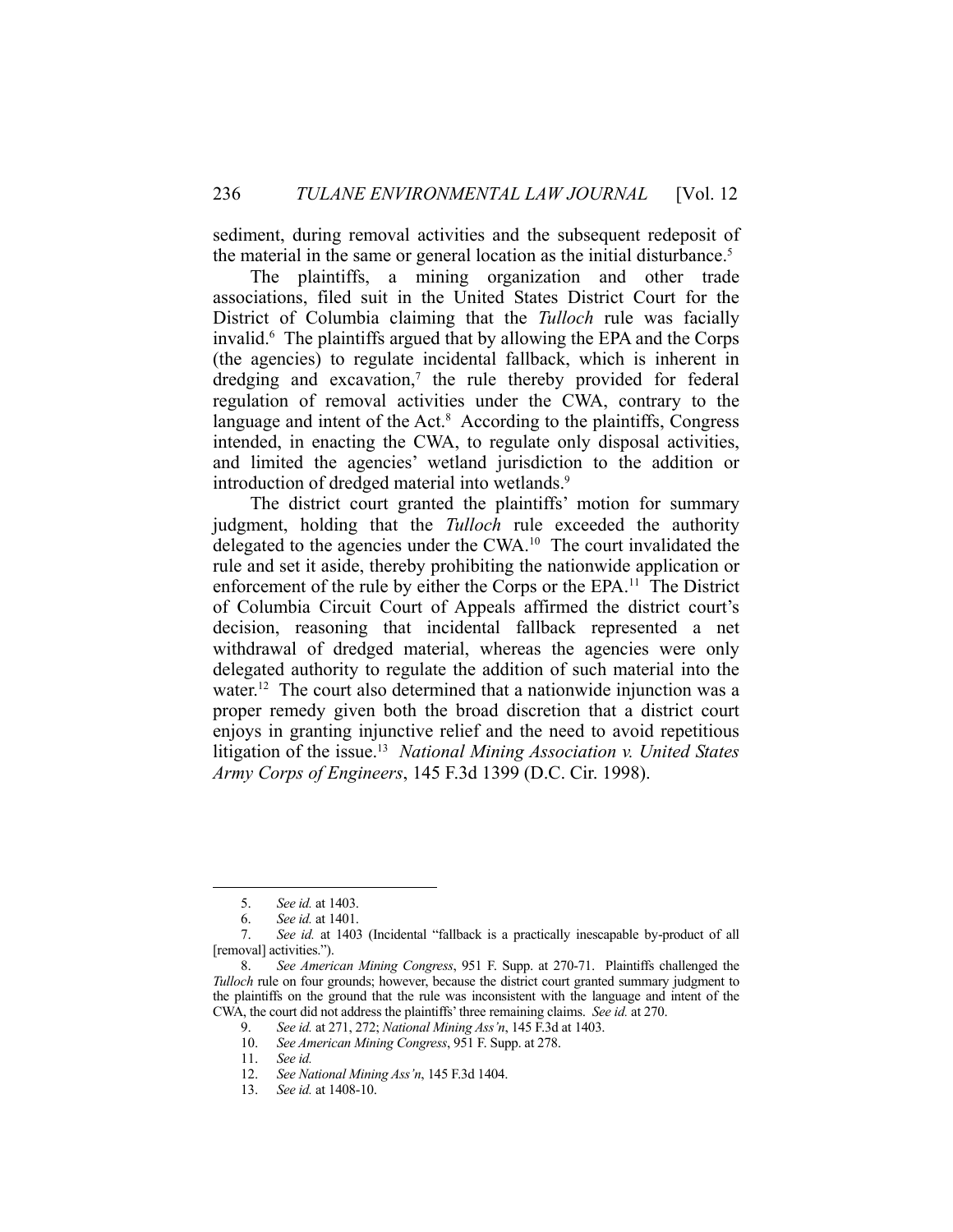# II. BACKGROUND

 The agencies derive their authority to regulate wetlands from section 404 of the CWA.<sup>14</sup> Under section 404(a), the Corps is authorized to issue permits "for the discharge of dredged or fill material into the navigable waters."15 CWA jurisprudence has expanded the traditional definition of "navigable waters" to encompass waters that are not navigable in fact nor subject to the ebb and flow of the tides, thus including wetlands within the section 404 permitting system.16

 Extending the jurisdiction of the CWA to wetlands comports with congressional intent to improve and maintain water quality.17 In enacting the CWA, Congress broadly established the statutory objective of restoring and maintaining "the chemical, physical, and biological integrity of the Nation's waters."18 The oft-quoted statement of Senator Muskie extends these goals to the protection of wetlands under section 404: "The unregulated destruction of [wetlands] is a matter which needs to be corrected and which implementation of section 404 has attempted to achieve."19 Although congressional proclamation of such noble goals may not equate to a legislative mandate that the goals be fully implemented,<sup>20</sup> the Supreme Court, in *United States v. Riverside Bayview Homes*, concluded that Congress recognized that a broad delegation of authority to control pollution was a prerequisite to the protection of aquatic ecosystems.21

 Following the passage of section 404 in 1972 and its implementation over time, a loophole in the federal wetlands

 <sup>14.</sup> *See supra* note 1.

 <sup>15. 33</sup> U.S.C. § 1344(a) (1997). Section 301(a) of the CWA prohibits the discharge of dredged material unless authorized by a Corps permit issued pursuant to section 404. *See id.* § 1311(a).

 <sup>16.</sup> *See* United States v. Riverside Bayview Homes, 474 U.S. 121, 133 (1985) (holding that Congress intended "to exercise its powers under the Commerce Clause to regulate at least some waters that would not be deemed 'navigable' under the classical understanding of that term"); *see also National Mining Ass'n*, 145 F.3d at 1401-02 ("For purposes of the Act, the phrase 'navigable waters' has been construed to include wetlands." (citing *Riverside Bayview Homes*, 474 U.S. at 131-32 & n.8)).

 <sup>17.</sup> *See Riverside Bayview Homes*, 474 U.S. at 132.

 <sup>18. 33</sup> U.S.C § 1251(a) (1997); *see also Riverside Bayview Homes*, 474 U.S. at 132 (recognizing that "[t]his objective incorporated a broad, systemic view of the goal of maintaining and improving water quality").

 <sup>19.</sup> Avoyelles Sportsmen's League, Inc. v. Marsh, 715 F.2d 897, 915 (5th Cir. 1983) (quoting remarks of Senator Muskie made during August 4, 1977, Senate debate).

 <sup>20.</sup> *See* National Wildlife Fed'n v. Gorsuch, 693 F.2d 156, 178 (D.C. Cir. 1982).

 <sup>21. 474</sup> U.S. at 132-33.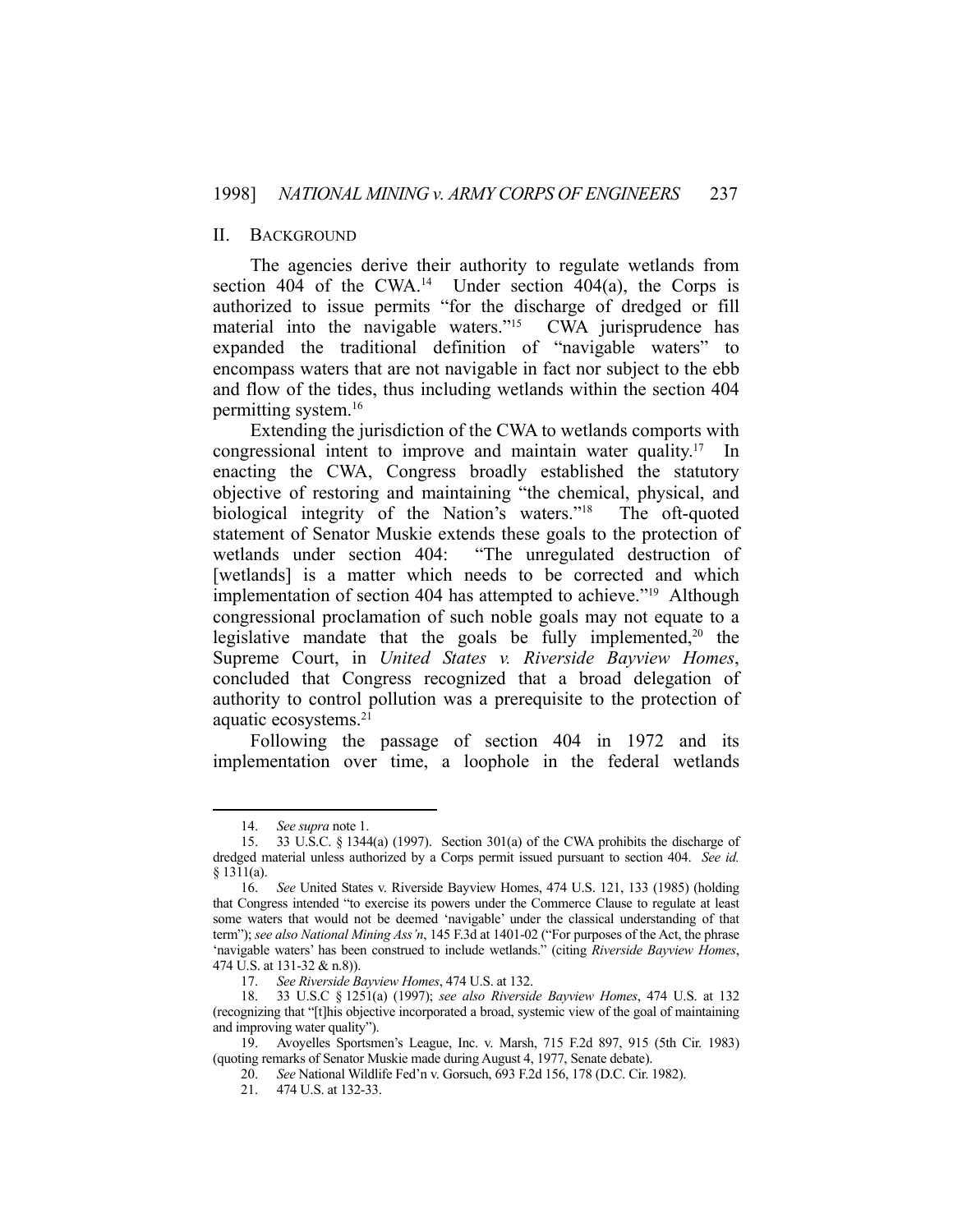regulatory scheme became apparent.<sup>22</sup> The Act defines a "discharge" as an "addition" of a pollutant,<sup>23</sup> and Corps regulations mirror this definition, defining a "discharge of dredged material" as "any addition of dredged material into . . . the waters of the United States."24 In 1986, the Corps refined its "discharge" definition, excluding *de minimis* incidental fallback associated with dredging activities from the section 404 permit requirement.<sup>25</sup> The federal scheme, therefore, functioned to prevent the destruction of wetlands from unauthorized filling, yet readily allowed developers to dredge and excavate wetlands, and thereby destroy them, unencumbered by the federal permitting process.26 Arguably, the ambitious developer seeking to exploit the 404 loophole needed only to safeguard against a voluminous fallback of dredged material to avoid the permitting process.27

 In *North Carolina Wildlife Federation v. Tulloch*, environmental groups seeking to close the section 404 loophole brought suit against the agencies.28 The *Tulloch* plaintiffs claimed that the adverse environmental effects resulting from the draining and clearing of 700 acres of wetlands warranted enforcement of the section 404 permit requirement, irrespective of the fact that only minimal incidental fallback occurred during removal activities.<sup>29</sup> The settlement agreement reached in *Tulloch* required the agencies to promulgate a rule expanding their "discharge" definition to include all incidental

 <sup>22.</sup> *See* Michael Lenetsky, *President Clinton and Wetlands Regulation: Boon or Bane to the Environment?*, 13 TEMP. ENVTL. L. & TECH. J. 81, 88-89 (1994) (discussing the section 404 loophole).

 <sup>23. 33</sup> U.S.C. § 1362(12)(A) (1997). Section 502 of the CWA includes "dredged spoil" within the definition of a "pollutant." *Id.* § 1362(6).

<sup>24. 33</sup> C.F.R.  $\S 323.2(d)(1)$  (1997). The regulations define "dredged material" to mean "material that is excavated or dredged from waters of the United States." *Id.* § 323.2(c).

 <sup>25.</sup> *See* 33 C.F.R. § 323.2(d) (1997); *see also National Mining Ass'n*, 145 F.3d at 1402 (quoting preamble to 1986 Corps regulation).

 <sup>26.</sup> *See* Lenetsky, *supra* note 22, at 88-89; *see also* American Mining Congress v. United States Army Corps of Eng'rs, 951 F. Supp. 267, 269 (D.D.C. 1997) (noting that until 1993, the agencies did not attempt to regulate excavation activities, "such as landclearing, ditching, and channelization," regardless of their adverse impact on wetlands). Although the Corps has long held the authority to regulate dredging and excavation under the Rivers and Harbors Act of 1899 § 10, 33 U.S.C. § 403 (1997), such authority is limited to traditionally navigable waters and does not extend to wetlands. *See* 33 C.F.R. § 329.4 (1997) (defining navigable waters as "those waters that are subject to the ebb and flow of the tide and/or are presently used, or have been used in the past, or may be susceptible for use to transport interstate or foreign commerce").

 <sup>27.</sup> *See American Mining Congress*, 951 F. Supp. at 270 n.4 (noting that "sloppy disposal practices involving significant discharges" are subject to section 404).

 <sup>28.</sup> Civ. No. C90-713-CIV-5-BO (E.D.N.C. filed Nov. 30, 1990).

 <sup>29.</sup> *See National Mining Ass'n*, 145 F.3d at 1402.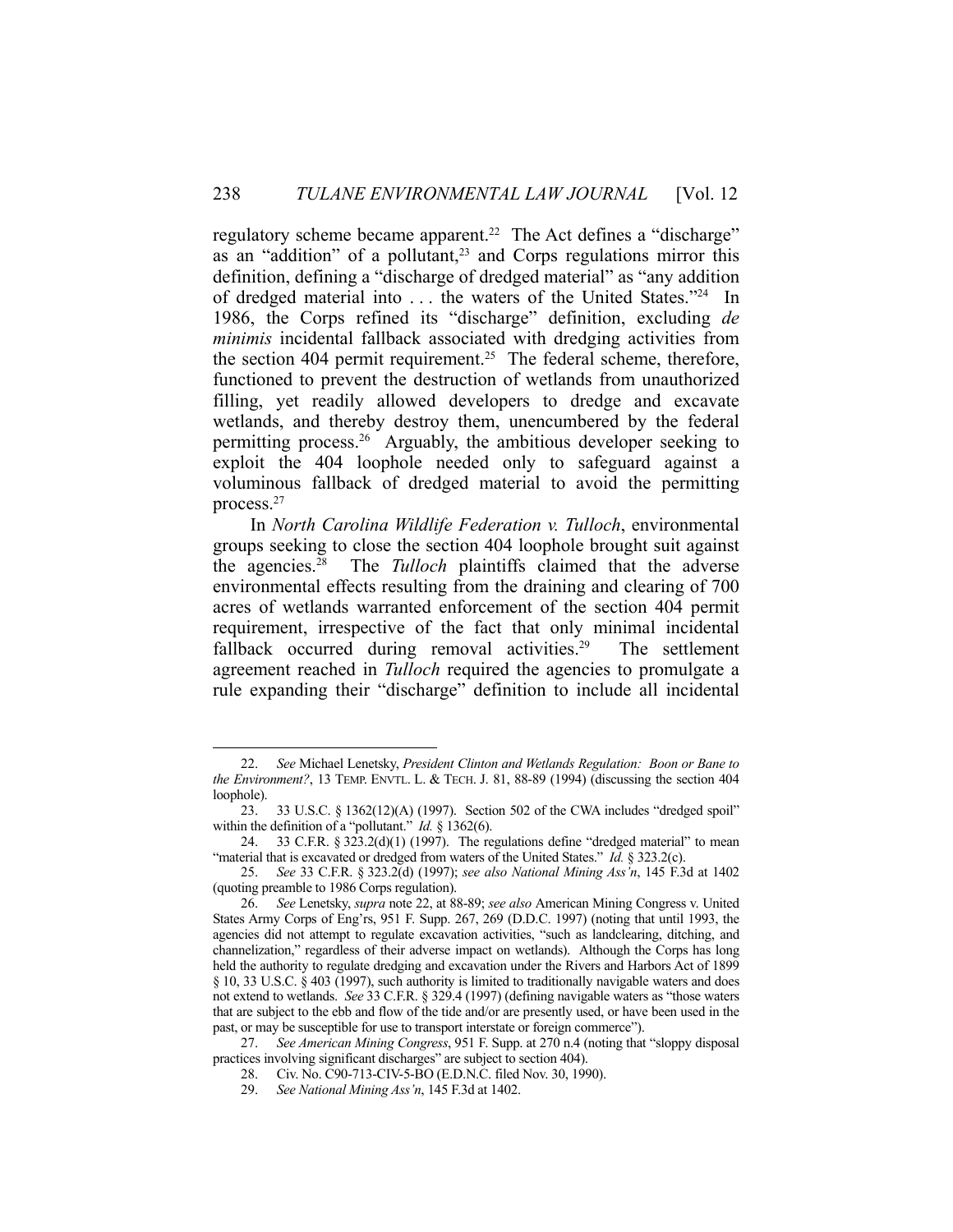fallback from any activity destructive of wetlands.30 The *Tulloch* rule effectively removed the *de minimis* fallback exception and focused the regulatory scheme not on the volume of the discharge, but on the environmental impact of the activity causing the discharge.<sup>31</sup> The rule limited the extension of section 404 jurisdiction to incidental fallback associated with activities destructive of wetlands by creating a rebuttable presumption shifting the burden to the party engaged in the activity to show that the activity would not destroy or degrade existing wetlands.<sup>32</sup> The *Tulloch* rule thereby created its own *de minimis* exception; incidental fallback associated with activities proven to have only minimal or inconsequential adverse effects would not require a section 404 permit.<sup>33</sup> The agencies recognized the virtual impossibility of conducting removal activities without causing incidental fallback,<sup>34</sup> yet proclaimed a very low threshold for what constitutes adverse effects in excess of the *de minimis* exception.35

 The Supreme Court has established a test to determine the validity of agency promulgated regulations, such as the *Tulloch* rule. Under the doctrine set forth in *Chevron U.S.A. v. Natural Resources Defense Council*, a court reviewing an agency's construction of a statutory provision that it administers must first resolve the threshold question of whether Congress has expressly addressed the specific question at issue.<sup>36</sup> To decipher congressional intent, a court must determine the plain meaning of the applicable provision in reference to its statutory language, "as well as the language and design of the statute as a whole."37 An unambiguous expression of congressional intent concludes the inquiry; both the agency and the court must abide by the clear intent of Congress.<sup>38</sup> However, if the court concludes that congressional intent is lacking or ambiguous regarding the specific

 <sup>30.</sup> *See id.* The rule specifies, as susceptible to the section 404 permit requirement, "[a]ny addition, including any redeposit, of dredged material, including excavated material, into waters of the United States which is incidental to any activity, including mechanized landclearing, ditching, channelization, or other excavation." 33 C.F.R. § 323.2(d)(1)(iii) (1997) (Corps regulation); 40 C.F.R. § 232.2(1)(iii) (1997) (EPA regulation).

 <sup>31.</sup> *See American Mining Congress*, 951 F. Supp. at 270.

 <sup>32.</sup> *See id.*; *National Mining Ass'n*, 145 F.3d at 1402-03; *see also* 33 C.F.R. § 323.2(d)(3)(i) (1997).

 <sup>33.</sup> *See National Mining Ass'n*, 145 F.3d at 1402-03; *see also* 33 C.F.R. § 323.2(d)(3)(i), (d)(5) (1997).

 <sup>34.</sup> *See* Clean Water Act Regulatory Programs, 58 Fed. Reg. 45,008, 45,017 (1993); *National Mining Ass'n*, 145 F.3d at 1403.

 <sup>35.</sup> *See* Clean Water Act Regulatory Programs, 58 Fed. Reg. at 45,020 (1993); *National Mining Ass'n*, 145 F.3d at 1403.

 <sup>36. 467</sup> U.S. 837, 842 (1984).

 <sup>37.</sup> K-mart Corp. v. Cartier, Inc., 486 U.S. 281, 291 (1988).

 <sup>38.</sup> *See Chevron*, 467 U.S. at 842-43.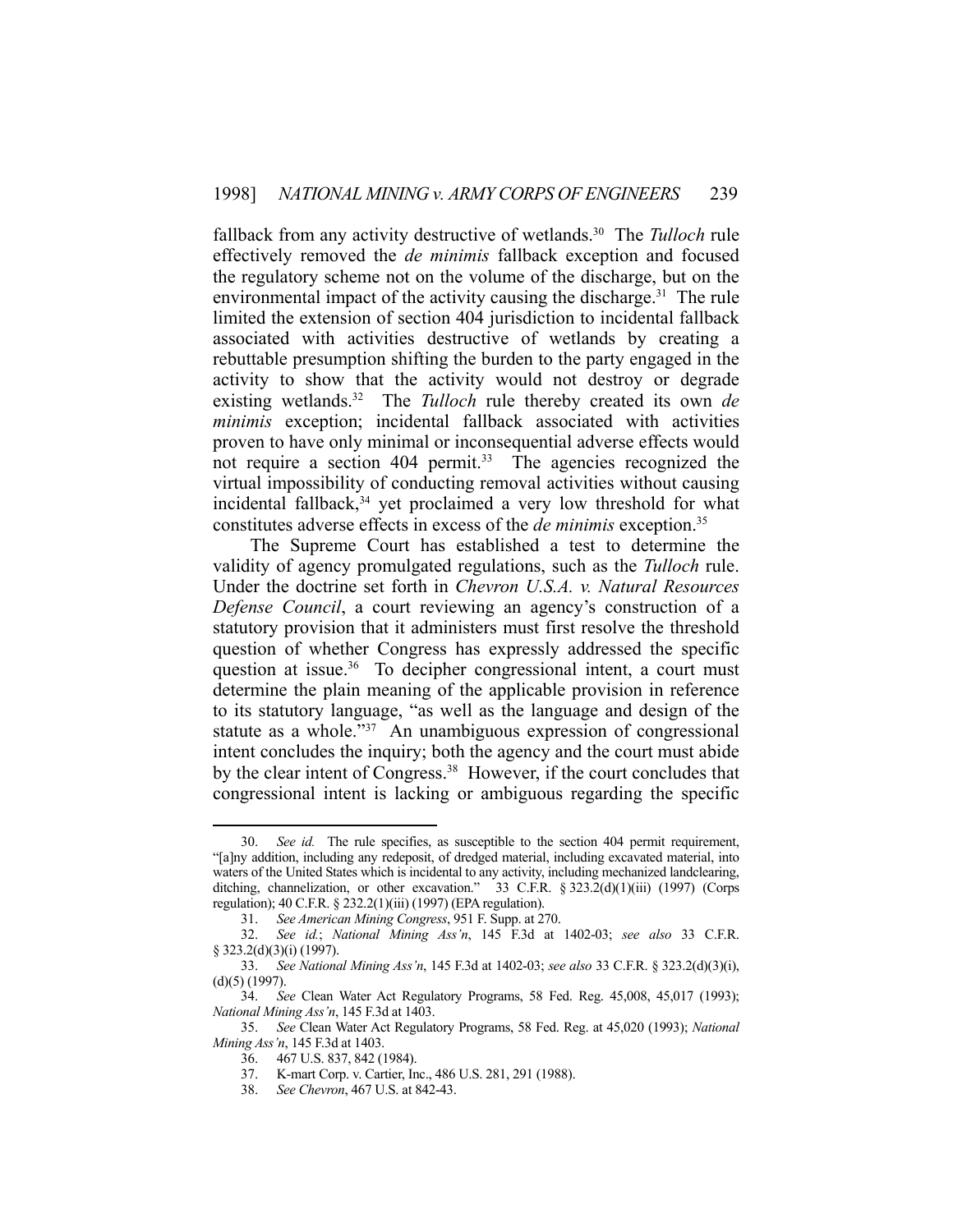issue, it must then determine whether the agency's interpretation is a reasonable construction of the statute.<sup>39</sup> A reasonable construction need not be the only permissible construction, nor must it be a construction the court would have adopted.<sup>40</sup> When faced with a statute that is silent or incomplete, the reviewing court must defer to agency regulations reflecting a reasonable construction of a statutory provision; the court may not impose the interpretation that it deems  $best<sub>1</sub><sup>41</sup>$ 

 The District of Columbia Circuit Court of Appeal recently considered Congress's intended meaning of the term "discharge" as applied in section 401 of the  $CWA<sup>42</sup>$  Relying upon the Act's "discharge" definition, the court, in *North Carolina v. Federal Energy Regulatory Commission* (*FERC*), reasoned that the "nearest evidence" of congressional intent reflected "that the word 'discharge' contemplates the addition, not the withdrawal, of a substance or substances."43

 Shortly after the *FERC* decision, Fourth Circuit Judge Niemeyer employed substantially the same reasoning to hold that "sidecasting" is not a discharge within the meaning of the CWA.<sup>44</sup> Sidecasting occurs during ditching activities when sediment excavated from a wetland is redeposited in the wetland alongside the drainage ditch being created.45 Judge Niemeyer's opinion in *United States v. Wilson*, one not joined in by other members of the court, reasoned that a "rational interpretation" of the CWA leads to the conclusion that dredged soil excavated from one area of a wetland and redeposited in another, although a regulated pollutant under the Act, does not constitute an addition of material into the wetland.<sup>46</sup> Only if the discharge deposited new material into the wetland, or resulted in an increase in the quantity of material already present in the wetland, would a statutorily regulated "addition" occur.<sup>47</sup>

 <sup>39.</sup> *See id.* at 843.

 <sup>40.</sup> *See id.* at 843 n.11.

 <sup>41.</sup> *See id.* at 843-44 (noting that a "gap" in the statute may constitute an implicit legislative "delegation of authority to the agency to elucidate a specific provision of the statute by regulation.").

 <sup>42.</sup> *See* North Carolina v. Federal Energy Regulatory Comm'n, 112 F.3d 1175, 1187 (D.C. Cir. 1997).

 <sup>43.</sup> *Id. But see id.* at 1199 (Wald, J., dissenting) ("[T]he Clean Water Act is not to be constrained by artificial limitations such as the majority's 'substance-adding' standard.").

 <sup>44.</sup> *See* United States v. Wilson, 133 F.3d 251, 258-60 (4th Cir. 1997).

 <sup>45.</sup> *See id.* at 259.

 <sup>46.</sup> *Id.*

 <sup>47.</sup> *See id.*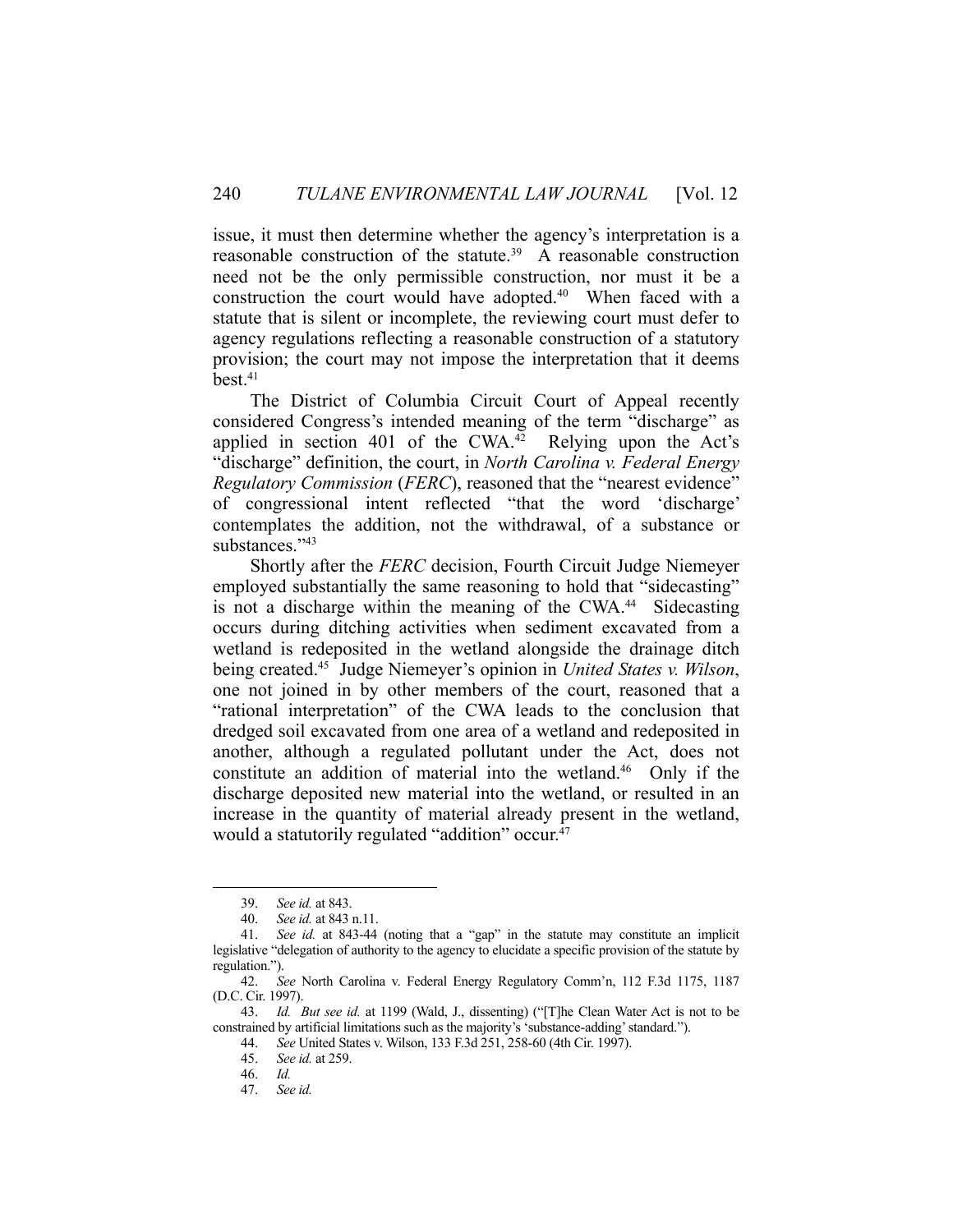Judge Niemeyer's reasoning in *Wilson*, regarding the issue of sidecasting, was criticized as an errant interpretation of the CWA in the concurring opinion of Judge Payne.<sup>48</sup> Judge Payne reasoned that the extracted material moved during the excavation of a wetland, which is statutorily defined as a pollutant, in turn releases material into the waters of the wetland.49 Material formerly sequestered in the sub-surface of the wetland is thereby added to the surrounding waters and to the surface layer of the wetland where the material is redeposited.<sup>50</sup> Judge Payne concluded that the release of dredged material into a wetland during excavation clearly constitutes a regulated discharge, because, as the term "addition" is commonly understood, pollutants are added to waters under the jurisdiction of the CWA.51

 Prior to the promulgation of the *Tulloch* rule, several other circuits addressed the applicability of section 404 to the redeposit of dredged material.<sup>52</sup> In *Rybachek v. EPA*, the Ninth Circuit held that the removal of material from a streambed and the subsequent discharge of the material into the stream from which it was removed, constituted an addition of a pollutant to navigable waters under the CWA.53 The *Rybachek* court concluded that placer mining, a process whereby sediment is excavated from a waterway and then redeposited after any gold in the sediment is extracted, is subject to regulation under the CWA.<sup>54</sup> Notably, the court commenced its disposition by citing the adverse impacts on water quality and the possible release of toxic metals associated with discharges from placer mining.<sup>55</sup>

 The Ninth Circuit's holding in *Rybachek* followed prevailing precedent in the Fifth and Eleventh Circuits.<sup>56</sup> The Fifth Circuit, in *Avoyelles Sportsmen's League, Inc. v. Marsh*, concluded that the redepositing of materials removed from wetlands during landclearing activities constituted a "discharge" as defined in the CWA.57 The

 <sup>48.</sup> *See id.* at 269-75 (Payne, J., concurring in part)(rejecting Judge Neimeyer's opinion that sidecasting is not within the jurisdiction of section 404). Judge Payne, a United States District Judge for the Eastern District of Virginia, sat by designation on the three-judge panel presiding over the *Wilson* case. *See id.* at 253.

 <sup>49.</sup> *See id.* at 273-74.

 <sup>50.</sup> *See id.* 

 <sup>51.</sup> *See id.*

 <sup>52.</sup> *See generally* National Mining Ass'n v. United States Army Corps of Eng'rs, 145 F.3d 1399, 1405-06 (D.C. Cir. 1998) (discussing opinions cited by the agencies).

<sup>53. 904</sup> F.2d 1276, 1285-86 (9th Cir. 1990).

 <sup>54.</sup> *See id.* at 1285.

 <sup>55.</sup> *See id.* at 1282.

 <sup>56.</sup> *See id.* at 1286 (deciding to "follow the lead of the Fifth and Eleventh Circuits").

 <sup>57. 715</sup> F.2d 897, 923 (5th Cir. 1983).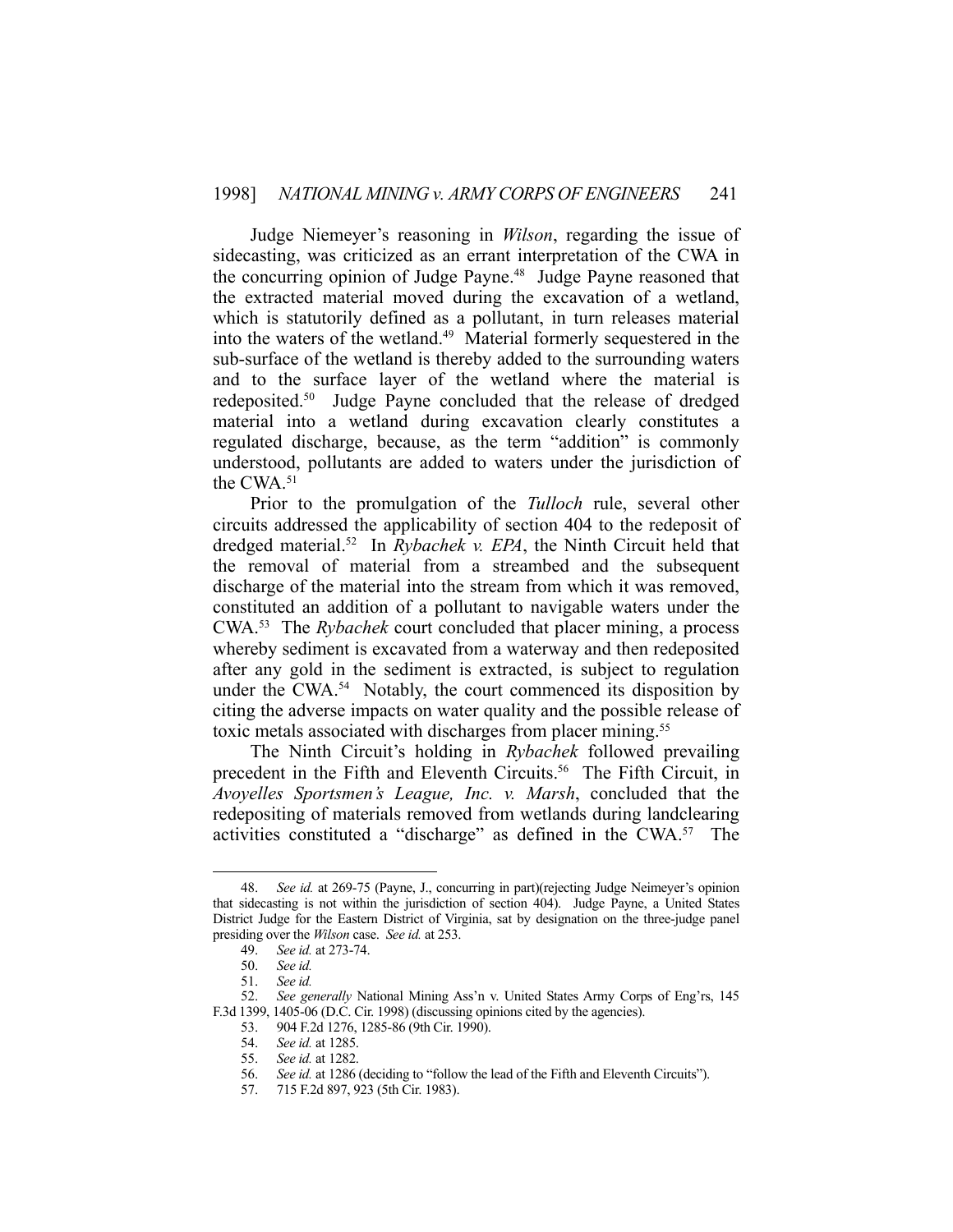court justified its conclusion by citing the significant impact that the activities at issue had on the character of the wetlands and by expressly limiting its holding to activities involving more than a *de minimis* disturbance.<sup>58</sup> Similarly, the Eleventh Circuit cited severe environmental damage in rendering its holding that the churning of boat propellers, causing bottom sediment to be dredged and redeposited on adjacent sea grass beds, constituted a discharge in violation of the CWA.59 Both the Fifth and the Eleventh Circuits agreed that interpreting the Act's definition of "discharge" to include redeposit was reasonable in light of the Act's broad objectives and legislative history.<sup>60</sup>

# III. THE COURT'S DECISION

 In the noted case, the District of Columbia Circuit Court of Appeals first addressed the plaintiffs' claim that incidental fallback is not an addition of dredged material and, therefore, not a discharge within the Corps' section 404 jurisdiction.<sup>61</sup> The court promptly agreed with the plaintiffs' contentions, concluding that incidental fallback could not reasonably be included within the Act's definition of a discharge.62 The court reasoned that incidental fallback denotes a "net withdrawal" of material, not an addition as required by the Act.<sup>63</sup> In support of its conclusion, the court cited its *FERC* decision, holding that the best evidence of congressional intent reflects that the term "discharge" does not contemplate the withdrawal of material.<sup>64</sup> The court noted its reluctance to accept the agencies' argument that material in a wetland, such as sediment and debris, which is otherwise not considered a pollutant, could constitute a pollutant under the CWA upon being dredged.65 However, in light of its determination that incidental fallback did not add material to the water, the court saw no

 <sup>58.</sup> *See id.* at 923 n.41.

 <sup>59.</sup> *See* United States v. Michael's Constr. Co., 772 F.2d 1501 (11th Cir. 1985), *vacated on other grounds*, 481 U.S. 1034 (1987).

 <sup>60.</sup> *See id.*; Avoyelles Sportsmen's League, Inc. v. Marsh, 715 F.2d 897, 923 (5th Cir. 1983).

 <sup>61.</sup> *See* National Mining Ass'n v. United States Army Corps of Eng'rs, 145 F.3d 1399, 1403-04 (D.C. Cir. 1998).

 <sup>62.</sup> *See id.* at 1404.

 <sup>63.</sup> *Id.* 

 <sup>64.</sup> *See id.* (quoting North Carolina v. Federal Energy Regulatory Comm'n, 112 F.3d 1175, 1187 (D.C. Cir. 1997)).

 <sup>65.</sup> *See id.* at 1403 (noting that the argument requires that the material undergo a "legal metamorphosis during the dredging process"); *see also id.* at 1404 (dismissing the argument as "ingenious but unconvincing").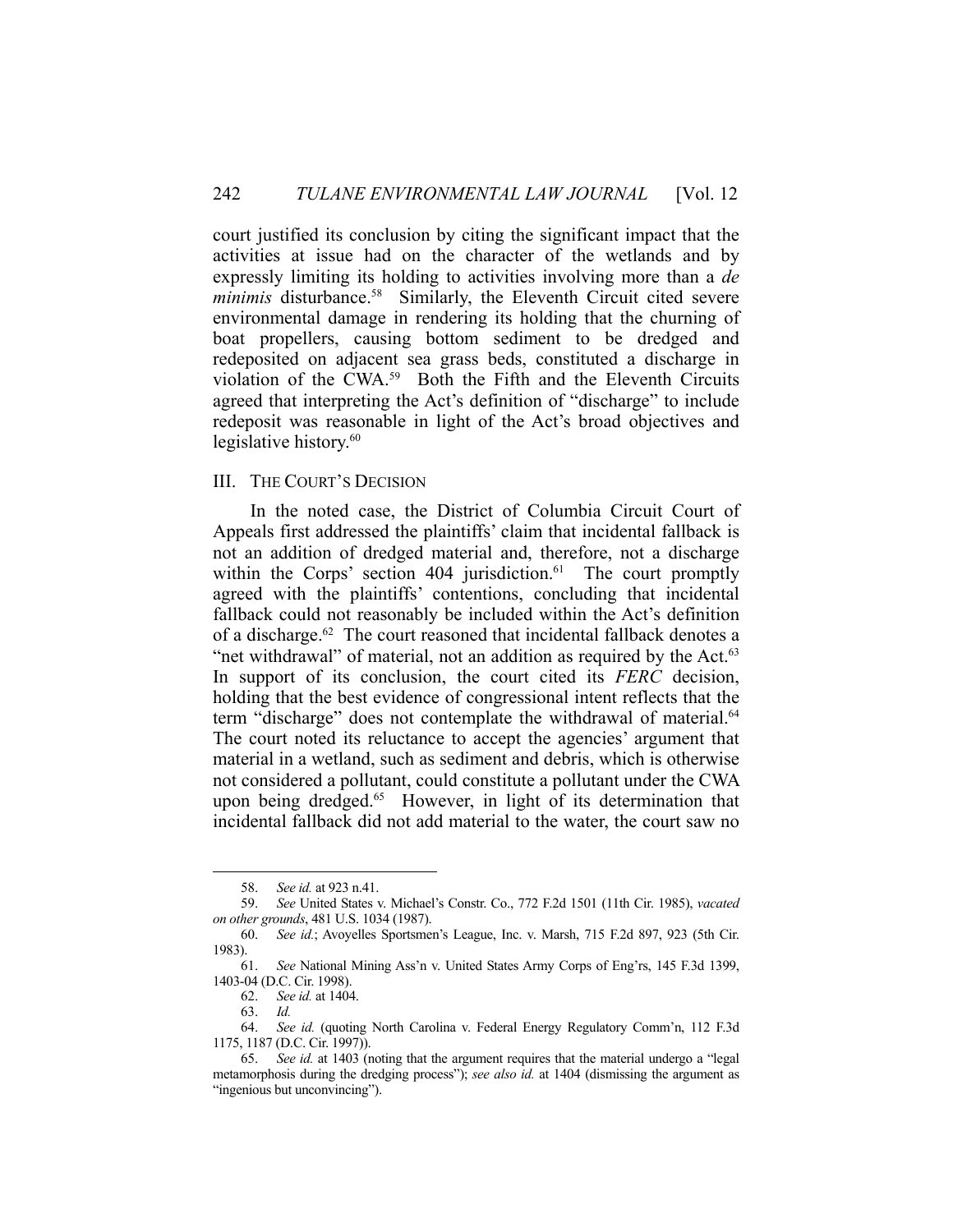need to consider whether incidental fallback could result in the addition of a pollutant.<sup>66</sup>

 The court next proceeded to attack the reasonableness of the agencies' construction of section 404.<sup>67</sup> The court opined that it would be unreasonable to conclude that Congress intended to regulate the attempted removal of one hundred tons of dredged material simply because one ton would fall back into the wetland during the successful excavation of the other ninety-nine.<sup>68</sup> Had Congress intended to require a permit to excavate wetlands, the proper place to locate the permitting requirement would be within the Rivers and Harbors Act's coverage of excavation, not within the CWA's regulation of discharges.69 The court considered the *Tulloch* rule to be an unreasonable attempt by the agencies to compensate for an obvious incongruity in the reach of federal jurisdiction under the two statutes.<sup>70</sup> The agencies could not expand the reach of section 404 to regulate "incomplete removal" simply because coverage under the Rivers and Harbors Act does not extend to wetlands.<sup>71</sup>

 Responding to complaints that its understanding of what constitutes an "addition" effectively prohibits the regulation of dredged material under the CWA, the court sought to qualify its holding.<sup>72</sup> The court denied that its holding forbade federal regulation of all forms of redeposit, and countered that the *Tulloch* rule was held invalid only because it was an overbroad assertion of federal jurisdiction over "any redeposit."<sup>73</sup> The court noted that the CWA lacked a clear distinction between incidental fallback and otherwise "regulable redeposits," and conceded that a reasonable attempt by the agencies to make such a distinction would warrant great deference.<sup>74</sup> However, the court showed no deference, concluding instead that the *Tulloch* rule was an unreasonable attempt to expand the scope of section 404 beyond activities resulting in the addition of dredged material into the water.<sup>75</sup>

 <sup>66.</sup> *See id.* at 1404.

 <sup>67.</sup> *See id.* at 1404-05.

 <sup>68.</sup> *See id.* at 1404.

 <sup>69.</sup> *See id.* 

 <sup>70.</sup> *See id.* at 1404-05 (noting "an incongruity in Congress's assignment of extraction activities to a statute (the Rivers and Harbors Act) with a narrower jurisdictional sweep then that of the statute covering discharges (the Clean Water Act)"); *see also supra* note 26 (discussing the jurisdictional reach of the Rivers and Harbors Act).

 <sup>71.</sup> *See National Mining Ass'n*, 145 F.3d at 1404-05.

 <sup>72.</sup> *See id.* at 1405.

 <sup>73.</sup> *Id.* 

 <sup>74.</sup> *Id.* 

 <sup>75.</sup> *See id.*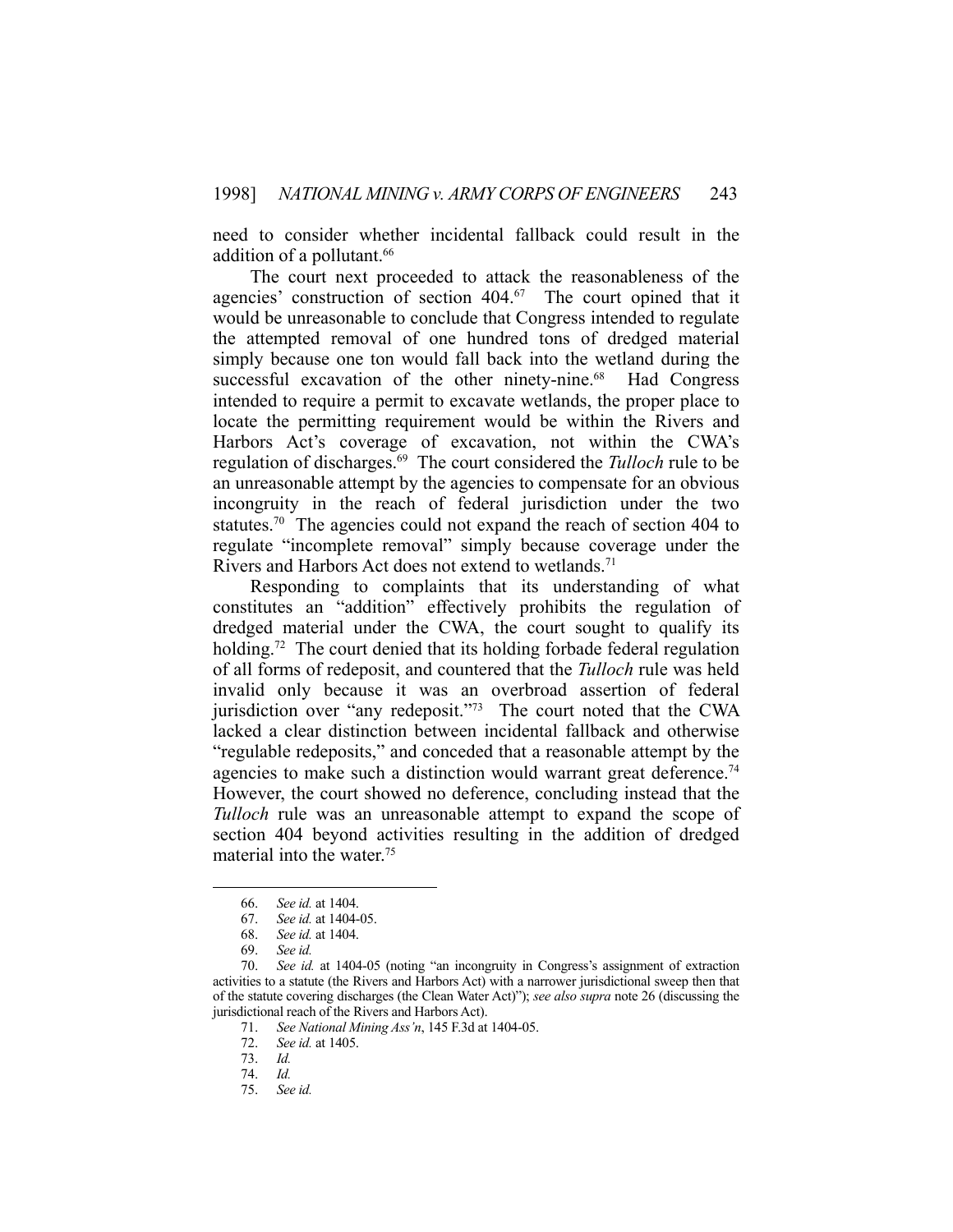The court then addressed circuit court opinions, cited by the agencies, supporting the regulation of redeposit under section 404.76 The court summarily disposed of all the decisions at the outset, concluding that because they arose prior to the promulgation of the *Tulloch* rule, the decisions did not directly address the issue of incidental fallback.<sup>77</sup> The court chose to limit each holding to the particular facts of the case, concluding that nothing in the language of any cited case suggested that regulation of incidental fallback would be permissible under section 404.<sup>78</sup> For instance, although noting that the Ninth Circuit's decision in *Rybachek* provided the strongest support for the agencies' argument, the court nevertheless found *Rybachek* inapplicable to the issue presented by the *Tulloch* rule because the Ninth Circuit did not expressly consider incidental fallback.<sup>79</sup> The court reasoned that the regulable discharge identified by the *Rybachek* court was the discrete disposal of the mined material into the stream after the gold had been removed.<sup>80</sup>

 Following its analysis of the case law cited by the agencies, the court entertained the agencies' argument that the deferential *Chevron* test was inapplicable to a facial challenge to a regulation. $81$  The agencies argued that the court should apply a more lenient standard, established by the Supreme Court in *United States v. Salerno*<sup>82</sup> to test a facial constitutional challenge to a legislative act.83 The *Salerno* test would require the plaintiffs, in order to prevail upon their challenge, to show that under no set of circumstances would the *Tulloch* rule be within the Corps's permitting authority.<sup>84</sup> Although the court expressed its doubts that the plaintiffs would fail to carry the *Salerno* burden, and went so far as to superficially apply the test to discharges which the agencies claimed the *Tulloch* rule would validly cover, its statements were mere dicta given its subsequent holding that *Salerno*  was not applicable.<sup>85</sup> Because the Supreme Court established the *Salerno* test to assess the validity of a legislative act challenged as facially unconstitutional, and never applied the test to a regulation

- 80. *See id.*
- 81. *See id.* at 1406-07.

 <sup>76.</sup> *See id.* at 1405-06.

 <sup>77.</sup> *See id.* at 1406.

 <sup>78.</sup> *See id.* 

 <sup>79.</sup> *See id.* (discussing the applicability of Rybachek v. EPA, 904 F.2d 1276 (9th Cir. 1990)).

 <sup>82. 481</sup> U.S. 739 (1987).

 <sup>83.</sup> *See National Mining Ass'n*, 145 F.3d at 1406-07.

 <sup>84.</sup> *See id.*; *Salerno*, 481 U.S. at 745.

 <sup>85.</sup> *See National Mining Ass'n*, 145 F.3d at 1407.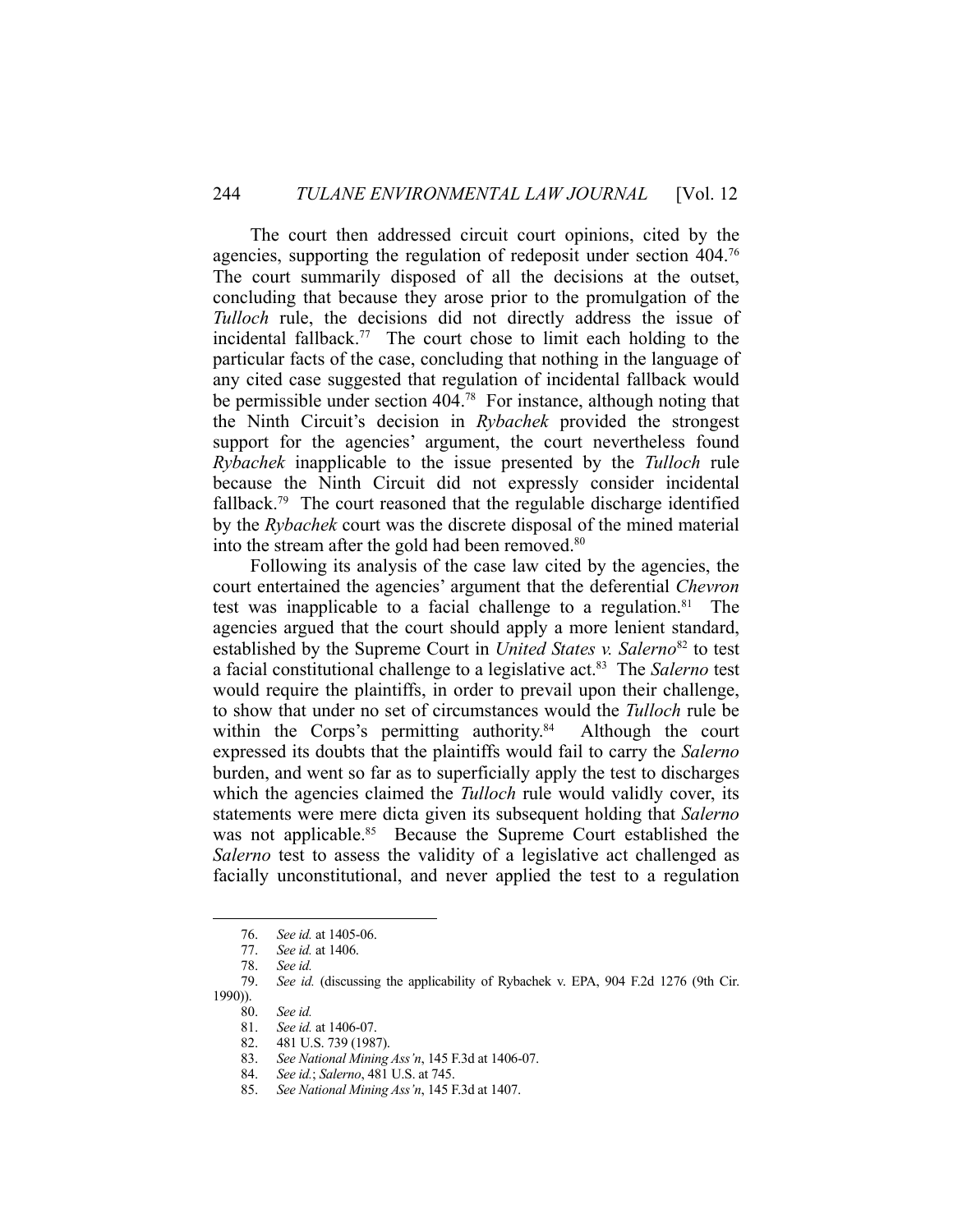attacked as facially invalid under governing statutory law, the court concluded that the *Tulloch* rule could be held facially invalid regardless of whether it may be applied to circumstances wherein an addition is present.86

 To further qualify its rejection of *Salerno*, the court distinguished the agencies' argument that a "no set of circumstances" test should apply from a proposition that a facial challenge should be rejected when it rests on an assumption that the regulation will be misapplied or that the executing agency will unlawfully abuse its discretion.<sup>87</sup> The court noted the plaintiffs did not proceed under any such assumption; the *Tulloch* rule, the court concluded, fails simply because its faithful execution would exceed the Corps's delegated authority under the CWA.88

 Having determined the agencies' construction of section 404 to be unreasonable, and finding no support in the case law for the proposition that incidental fallback may be regulated as a discharge of material under the CWA, the court then addressed the final question of remedy.89 The court concluded that the district court was well within the broad discretion it enjoys in granting injunctive relief to find that the plaintiffs' complaint was sufficient to give notice to the agencies that injunctive relief was one of the remedies sought.<sup>90</sup> The court cited the stark inadequacy of legal remedies other than an injunction as obviating any need for the district court to make explicit findings as to the requisite elements for a permanent injunction.<sup>91</sup> Addressing the agencies' argument against the breadth of the injunction, the court held that the district court's decision to set aside the *Tulloch* rule was a proper response to a regulation found to be unlawful.<sup>92</sup> The court feared that a refusal to grant a nationwide injunction would result in an overwhelming amount of duplicative litigation, as parties adversely affected by the *Tulloch* rule may likely exercise their statutory right to seek judicial review in the District of Columbia Circuit.<sup>93</sup> Although the court recognized that the grant of a nationwide injunction foreclosed the agencies' ability to litigate the issue in other circuits, it reasoned that because the threat of a flood of relitigation was unique to this circuit, foreclosure was simply "an

 <sup>86.</sup> *See id.* at 1407-08.

 <sup>87.</sup> *See id.* at 1408.

 <sup>88.</sup> *See id.* 

 <sup>89.</sup> *See id.*

 <sup>90.</sup> *See id.* at 1408.

 <sup>91.</sup> *See id.* 

 <sup>92.</sup> *See id.* at 1409-10.

 <sup>93.</sup> *See id.* at 1409. *See generally* 28 U.S.C. § 1391(e) (1997) (venue rules).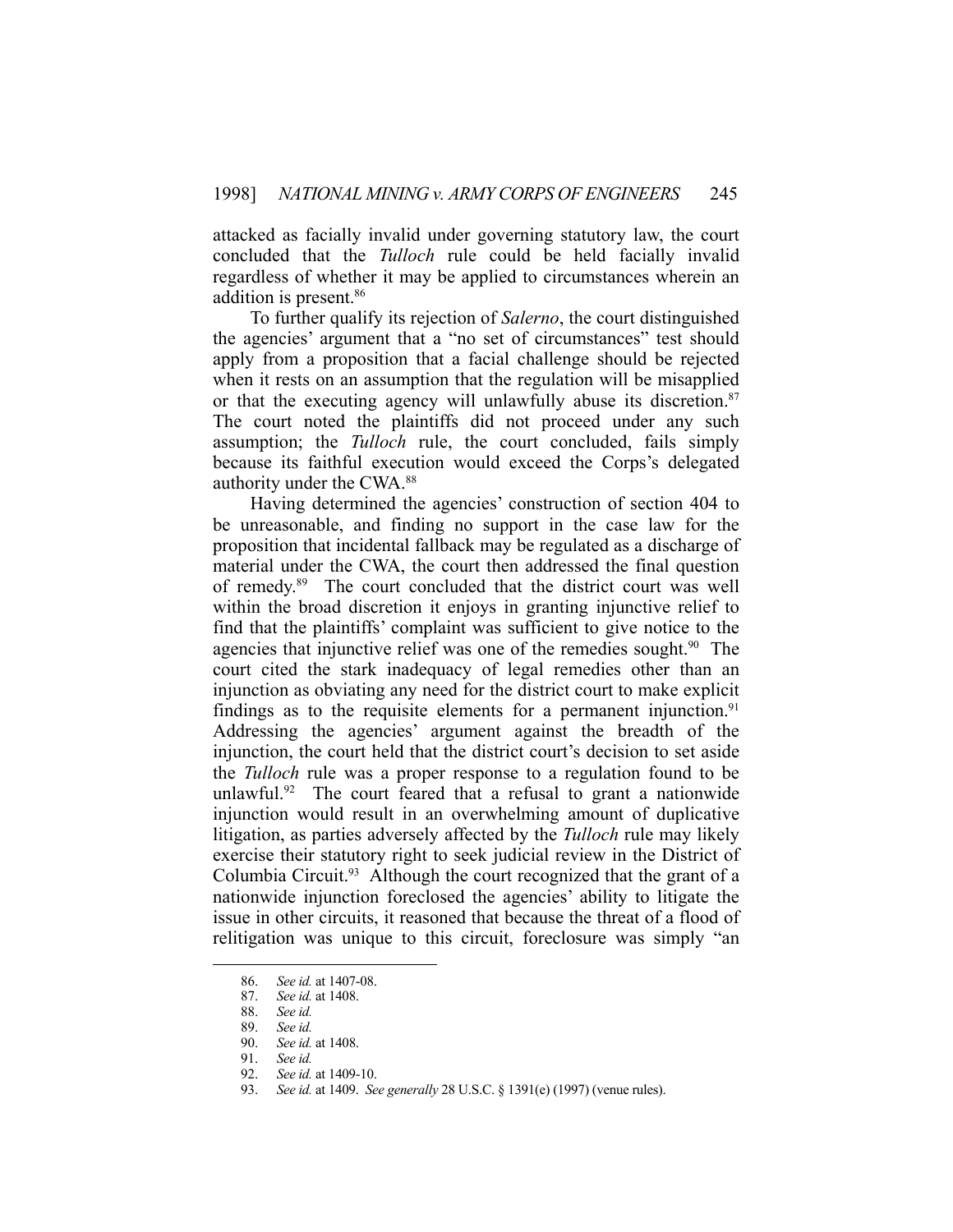inevitable consequence of the venue rules," and a conclusion necessitated by the Administrative Procedure Act's command that regulations exceeding statutory authority be set aside.<sup>94</sup>

### IV. ANALYSIS

1

 In the noted case, the court arguably makes the proper decision to reject the application of *Salerno* in favor of the *Chevron* doctrine;<sup>95</sup> however, the court fails to apply *Chevron* as prescribed by the Supreme Court. Because the court concluded that the *Tulloch* rule was an unreasonable construction of section 404,<sup>96</sup> it must be assumed that the court answered the threshold question of unambiguous congressional intent in the negative; that Congress had not directly spoken to the issue of incidental fallback.<sup>97</sup> Thus, the court is confined to the second tier of the *Chevron* analysis and must determine only whether the agencies' inclusion of incidental fallback within the jurisdiction of section 404 is a reasonable construction of the statute.98 The court, however, fails to show the requisite deference entitled to an agency's construction of an ambiguous statutory provision, opting instead to impose a static definition of the term "addition" with no regard to agency expertise or the broad purposes of the CWA.99

 A court proceeding under the second tier of the *Chevron* analysis should not "dwell on the plain language of [a] statute" determined to be ambiguous.<sup>100</sup> Yet, the District of Columbia Circuit Court of Appeals refused to proceed past its limited understanding of the term "addition" and address the reasonableness of the agencies'

 <sup>94.</sup> *National Mining Ass'n*, 145 F.3d at 1409-10 (citing 5 U.S.C. § 706(2)(C)(1997)).

 <sup>95.</sup> Although the Supreme Court has not overtly distinguished facial challenges requiring the deferential standard of *Chevron* from those wherein the more lenient standard of *Salerno* would apply, the Court has, in at least one case, favored *Chevron* in addressing a facial challenge that regulations are unauthorized by governing statutory law, while opting for the *Salerno* standard to decide a simultaneous claim that the regulations are facially unconstitutional. *See*  Rust v. Sullivan, 500 U.S. 173, 183-84 (1991); *see also* Sullivan v. Everhart, 494 U.S. 83 (1990) (noting that Supreme Court review of "challenges to an agency's interpretation of its governing statute is well established" and applying test established in *Chevron*).

 <sup>96.</sup> *See National Mining Ass'n*, 145 F.3d at 1406 n.8.

 <sup>97.</sup> *See supra* text accompanying notes 35-37 (discussing the first tier of the *Chevron* analysis).

 <sup>98.</sup> *See supra* text accompanying notes 38-40 (discussing the second tier of the *Chevron* analysis).

 <sup>99.</sup> *See* Chevron, U.S.A., Inc. v. Natural Resources Defense Council, Inc., 467 U.S. 837, 842 (1984) (concluding that the lower court had committed a "basic legal error" by adopting "a static judicial definition of [a] term . . . when it had decided that Congress itself had not commanded that definition").

 <sup>100.</sup> *Rust*, 500 U.S. 173 at 184.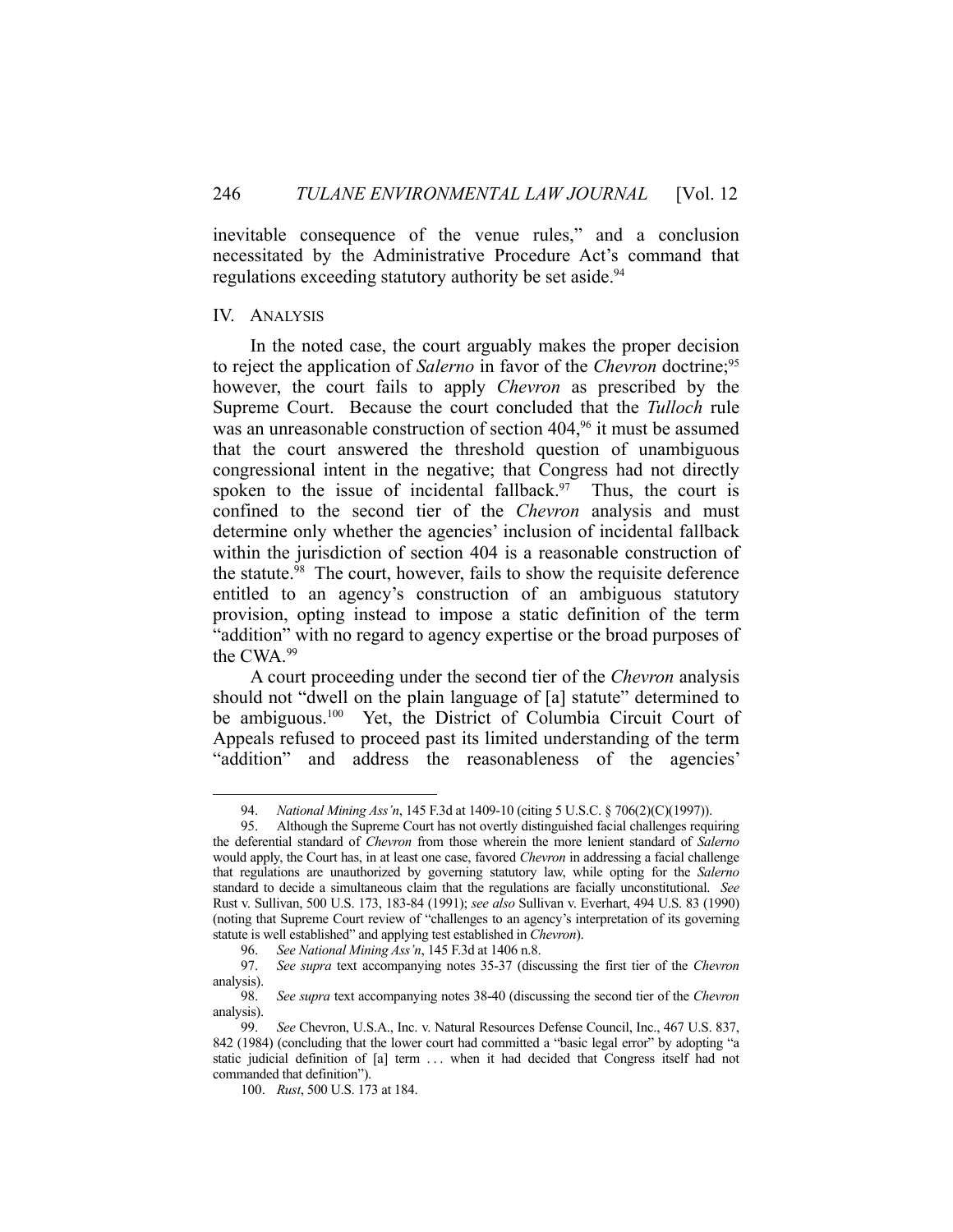interpretation in light of the objectives Congress sought to achieve in the CWA.101 When applying a static definition of addition, it may appear unreasonable to view incidental fallback as a quantitative addition of material; however, such a simplistic response recognizes neither the expertise of the agencies charged with administering the section 404 program nor "the realities of the problem of water pollution that the Clean Water Act was intended to combat."102 It is well within the expertise of the agencies, and likely far removed from the knowledge of the court, to determine that a discharge has occurred when sediments are disturbed during dredging and extraction activities, such that pollutants sequestered in the sediments are released into the water or redeposited on the surface of a wetland.103 The broad goals of the CWA, supplemented by the broad authority granted to agencies with specific expertise to achieve them, clearly support such a determination and demand that it be shown great deference on review.104

 The circuit court further disregarded the mandates of the *Chevron* doctrine by adjudging the reasonableness of the *Tulloch* rule against what the court considered to be a reasonable regulation of redeposit.105 The court expressed its unwillingness to show deference to the agencies' construction of section 404, absent a "reasoned attempt" by the agencies to distinguish between incidental fallback and what the court regarded as "regulable redeposits."<sup>106</sup> Stated more succinctly, the court simply would not show deference to a regulation that attempted to regulate incidental fallback. The court's conditioning of deference on what it perceived to be a permissible construction of the statute clearly conflicts with the *Chevron* Court's requirement of deference to administrative interpretations and demand that a reviewing court not impose the interpretation it deems most appropriate.<sup>107</sup>

 Furthermore, since a discharge is the only statutory prerequisite for the assertion of section 404 jurisdiction, the court's analysis should focus on of whether the agencies' attempt to regulate

 <sup>101.</sup> *See Chevron*, 467 U.S. at 861 ("[T]he meaning of a word must be ascertained in the context of achieving particular objectives.").

 <sup>102.</sup> United States v. Riverside Bayview Homes, 474 U.S. 121, 132 (1985).

 <sup>103.</sup> *See supra* text accompanying notes 47-50.

 <sup>104.</sup> *See* Babbitt v. Sweet Home Chapter of Communities for a Great Oregon, 515 U.S. 687, 703 (1995).

 <sup>105.</sup> *See* National Mining Ass'n v. United States Army Corps of Eng'rs, 145 F.3d 1399, 1405 (D.C. Cir. 1998).

 <sup>106.</sup> *See id.*

 <sup>107.</sup> *See supra* text accompanying notes 39-40.